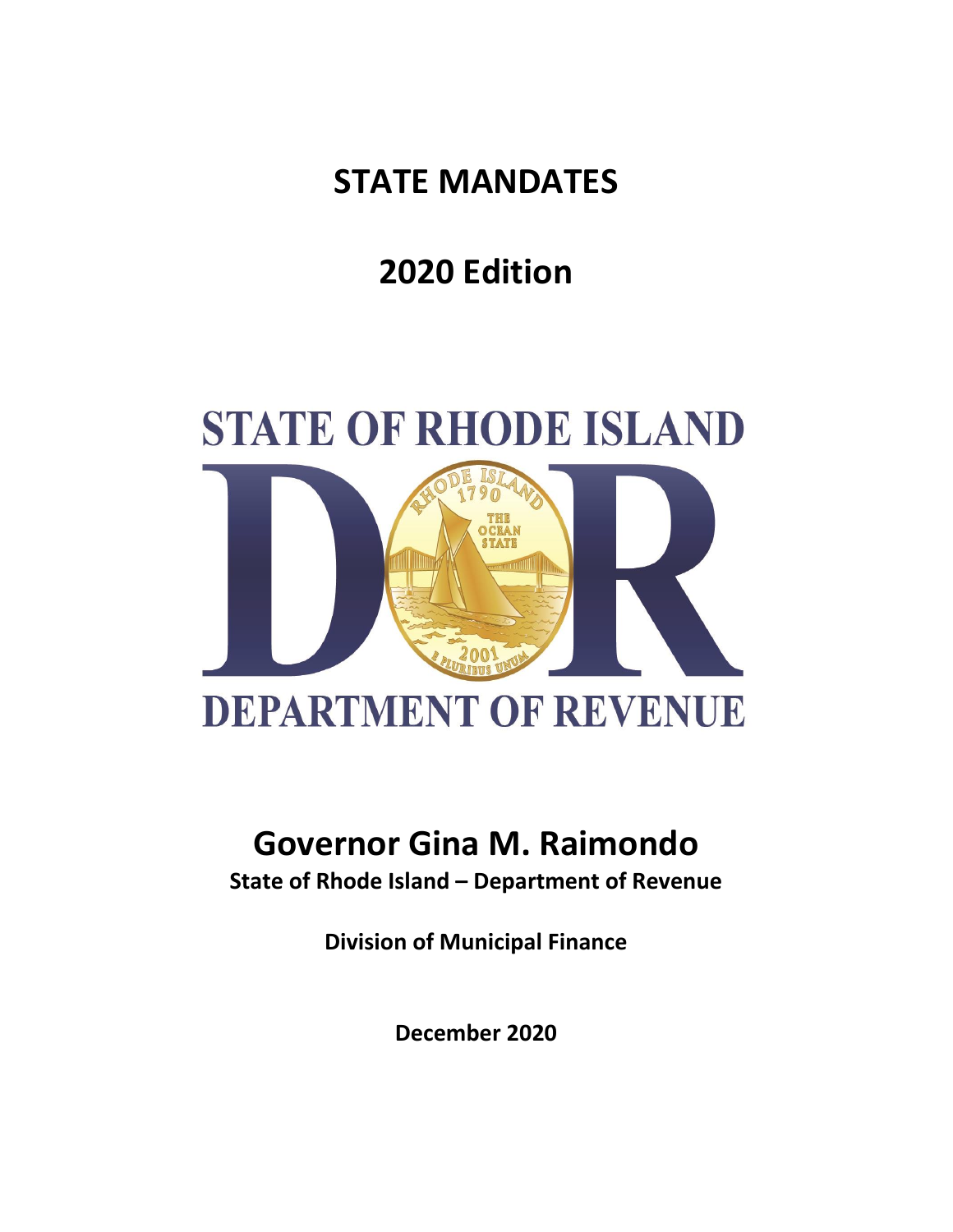## **Introduction**

The Division of Municipal Finance annually publishes a report on state mandates on Rhode Island cities and towns. R.I. Gen. Laws §45-13-8(b) states:

"*The department of revenue shall annually by January 1 issue a report identifying the state's mandates established during the preceding July 1 – June 30 period and stating the cost by city and town of all state mandates established after January 1, 1979, for the next preceding July 1 – June 30 period. The department of revenue shall annually issue to cities and towns a comprehensive listing of all state mandates established after January 1, 1979."*

- Part 1 identifies those new mandates enacted during the July 1, 2019 to June 30, 2020 period which meet the qualifying test for being designated as "application eligible" state mandates.
- Part 2 discusses the cost by city and town of all state mandates during the period July 1, 2019 to June 30, 2020.
- Part 3 provides a cumulative updated list of all "application eligible" state mandates enacted since January 1, 1979.
- This entire document including all mandates for the years 1979 to 2020 will be posted on the division's website at<http://www.municipalfinance.ri.gov/>

## **Part 1 – New Mandates – July 1, 2019 to June 30, 2020**

The Division of Municipal Finance conducted a comprehensive search of municipalrelated legislation enacted during the 2020 General Assembly session to identify any public law which might qualify as a "state mandate". To qualify as an "application eligible" mandate certain statutory criteria need to be met to determine eligibility for reimbursement.

R.I. Gen. Laws §45-13-7 specifically defines state mandated costs as follows:

"*State mandate" means any state initiated statutory or executive action or rule, regulation or policy adopted by a state department or agency or a quasi-public department or agency that requires a local government to establish, expand, or modify its activities in a way as to necessitate additional expenditures from local government revenue sources where the expenditures are not otherwise reimbursed in whole. For the purpose of this chapter, a "state mandate" shall also*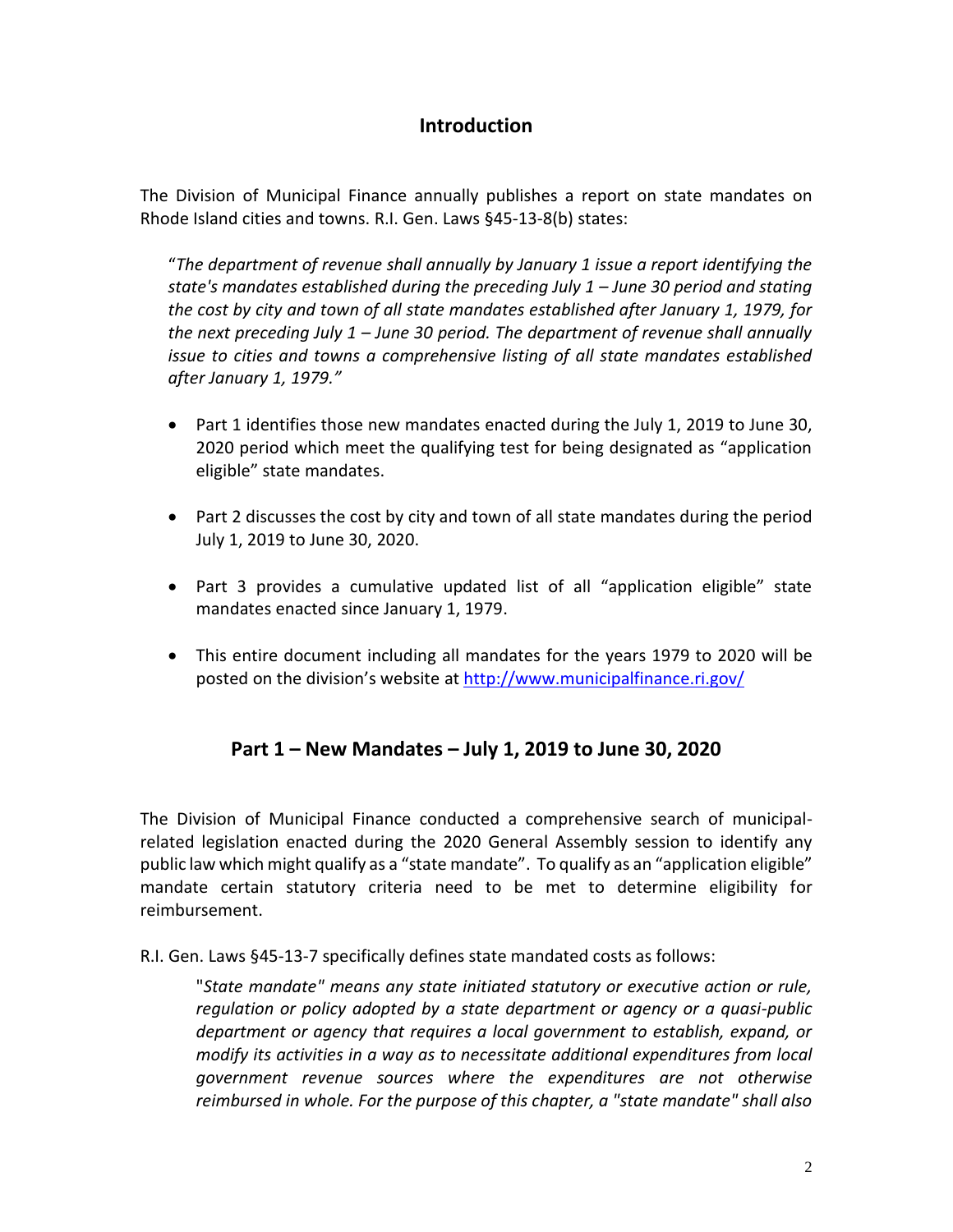*mean any requirement, rule, or dictate by a regulator of a state agency. When state statutory, executive, or regulator actions or rules, regulations or policies are intended to achieve compliance with federal statutes or regulations or court orders, state mandates shall be determined as follows:* 

*(1) Where the federal statute or regulations or court order is discretionary, the state statutory, executive, or regulator action shall be considered a state mandate for the purposes of §§ 45-13-7 – 45-13-10.* 

*(2) Where the state statutory, executive, or regulator action or rule, regulation or policy exceeds what is required by the federal statute or regulation or court order, only the provisions of the state action which exceed the federal requirements shall be considered a state mandate for the purposes of §§ 45-13-7 – 45-13-10.* 

*(3) Where the state statutory, executive, or regulator action or rule, regulation or policy does not exceed what is required by the federal statute or regulation or court order, the state action shall not be considered a state mandate for the purposes of §§ 45-13-7 – 45-13-10."* 

R.I. Gen. Laws §45-13-10 provides exemptions from reimbursement as follows:

*"(a) State mandates not subject to reimbursement includes: (1) The holding of elections; (2) The assurance of due process; (3) The notification and conduct of public meetings; (4) The procedures for administrative and judicial review of actions taken by cities and towns; (5) The protection of the public from malfeasance, misfeasance, or nonfeasance by local government officials; (6) Financial administration, including the levy, assessment, and collection of taxes; and; (7) The preparation and submission of reports necessary for the efficient administration of state laws.*

*(b) All statutes having a fiscal impact on cities and towns shall include a provision stating whether these statutes conform to the definition and exemptions prescribed by §§ 45-13-7 – 45-13-10.*

*(c) Provided further that none of the provisions of §§ 45-13-7 – 45-13-10 are applied in a manner inconsistent with state law*."

R.I. Gen. Laws § 45-13-7(4) provides a further statutory exemption as follows:

*"Where the cost of a single state mandate does not exceed the sum of five hundred dollars (\$500) the state mandate shall not be reimbursable."*

It was determined that no legislative acts reviewed met all the tests to be "eligible for application" as a state mandate for the next cycle of reimbursement applications.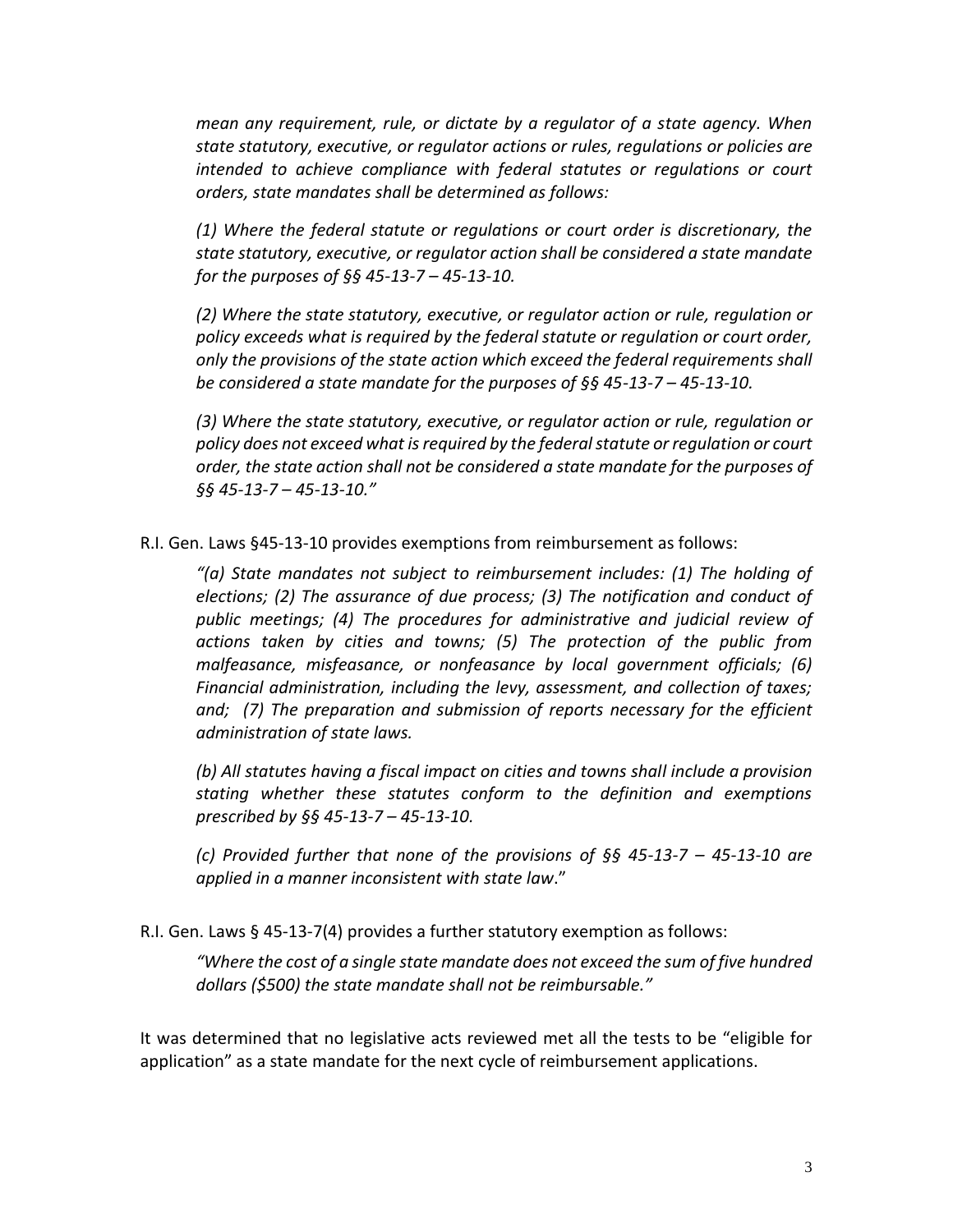### **Part 2 – Qualifying Mandated Costs – July 1, 2019 to June 30, 2020**

R.I. Gen. Laws §45-13-9 (a) (1) states:

*"The Department of Revenue shall submit to the budget office by October 1 of each year, a report by each city and town, of the cost of state mandates established*  after January 1, 1979, to be reimbursed for the next preceding July 1 – June 30 *period."*

R.I. Gen. Laws §45-13-8 (C) (2) entitled "Reports" requires the following:

*"Cities and towns shall submit to the department of revenue in any form that may be established by the department, a report of the cost of each state mandate established after January 1, 1979, to the city or town. The reports shall be submitted by April 1 each year and shall state costs incurred by the city or town during the preceding July 1 – June 30 period."*

The Division of Municipal Finance received no reports from municipalities documenting the costs of state mandates for the preceding fiscal period.

### **Part 3 – Application Eligible State Mandates 1979 – 2020**

The following table merges the updates resulting from enactments and regulations occurring in the 2020 enactment period with previous recorded application eligible mandates.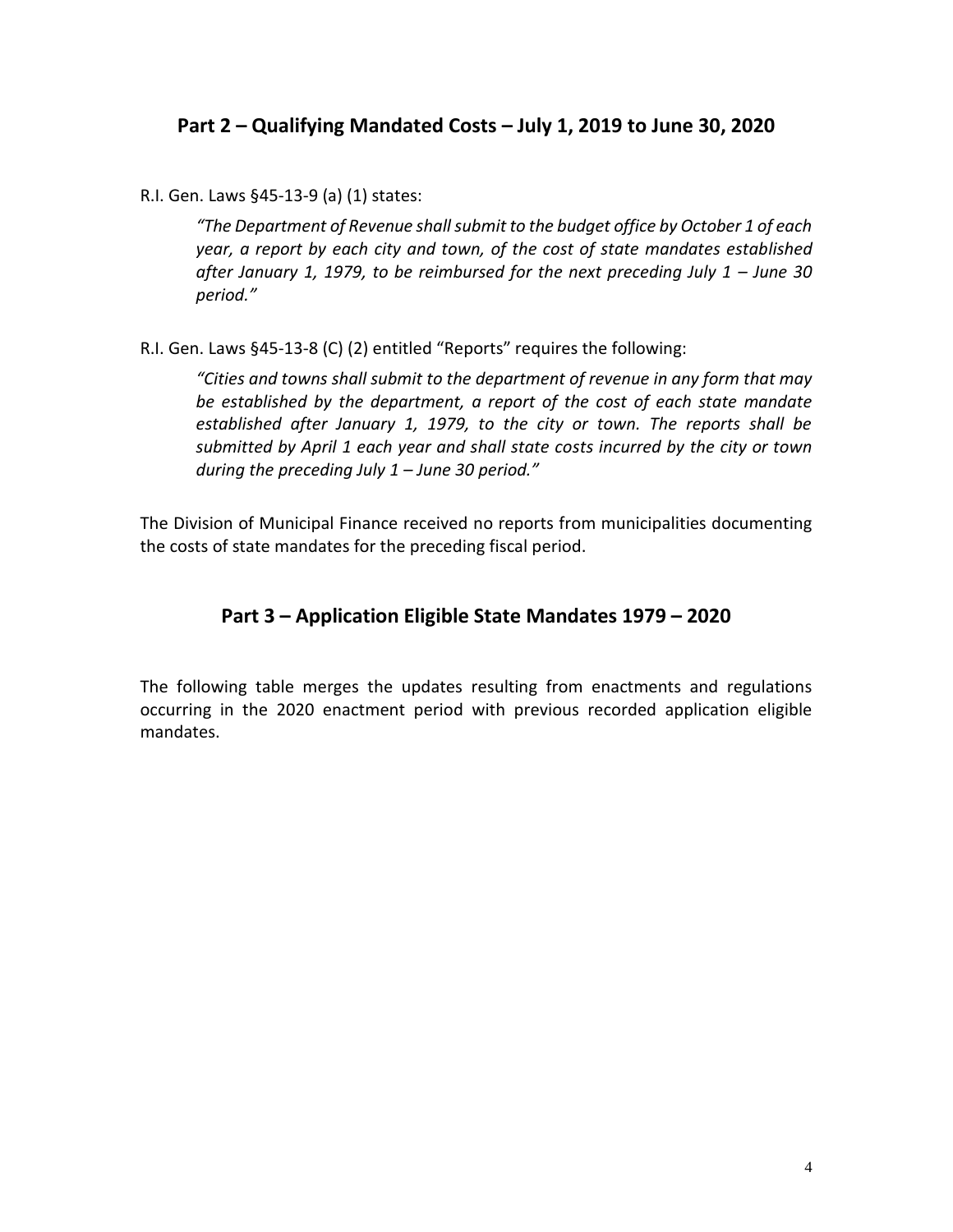**Table 1 State Mandates Eligible for Reimbursement 1979 to 2020**

| <b>Mandate #</b> | Year | <b>Public</b><br>Law<br>Chapter | <b>Description</b>                                                                                                                    | <b>General Law</b><br>Reference |
|------------------|------|---------------------------------|---------------------------------------------------------------------------------------------------------------------------------------|---------------------------------|
| $\mathbf{1}$     | 1979 | 79-93<br>90-298                 | Damage done by dogs - city or town must pay                                                                                           | §4-13-20                        |
| $\overline{2}$   | 1979 | 79-296<br>90-338                | Educational incentive pay - law enforcement<br>tuition reimbursement for masters or juris<br>doctorate                                | §42-28.1                        |
| 3                | 1979 | 79-299                          | Domestic steel - municipality must use domestic<br>steel if domestic product is within 15% of imported.                               | $§37 - 2.1$                     |
| $\overline{4}$   | 1979 | 79-317                          | Publication of Ordinances - Requires distribution of<br>printed municipal ordinances to the state library.                            | $§45-6-7$                       |
| 5                | 1979 | 79-86<br>91-252<br>91-326       | List of Tax Exemptions - Requires distribution of<br>available tax exemptions to residents.                                           | §44-3-19                        |
| 6                | 1979 | 79-383                          | Historic cemeteries - signage for historical<br>cemeteries                                                                            | §23-18-10.1                     |
| 7                | 1979 | 79-68                           | Minimum wage - municipal cost increases<br>associated with state mandated changes in<br>minimum wage.                                 | $$28-12-3$<br>$§28-12-5$        |
| 8                | 1982 | 82-359                          | Wetlands Act - costs associated with training<br>eligible for reimbursement.                                                          | §23-27.3-12                     |
| 9                | 1983 | 83-18                           | Hazardous substances - costs associated with<br>maintaining lists of hazardous substances.                                            | §28-21                          |
| 10               | 1984 | N/A                             | Point source discharges - potential user fees<br>charged to municipal sewer treatment plants.                                         | §46-12-4                        |
| 11               | 1984 | 84-327                          | Occupational health and safety for firefighters.                                                                                      | §23-28.4                        |
| 12               | 1986 | 86-68                           | Cancer benefits for firefighters - net costs of salary<br>and benefits paid for firefighters and retired<br>firefighters with cancer. | §45-19.1                        |
| 13               | 1986 | 86-69                           | Firefighters arbitration - costs of the arbitration<br>associated with rescue personnel and dispatchers.                              | §28-9.1                         |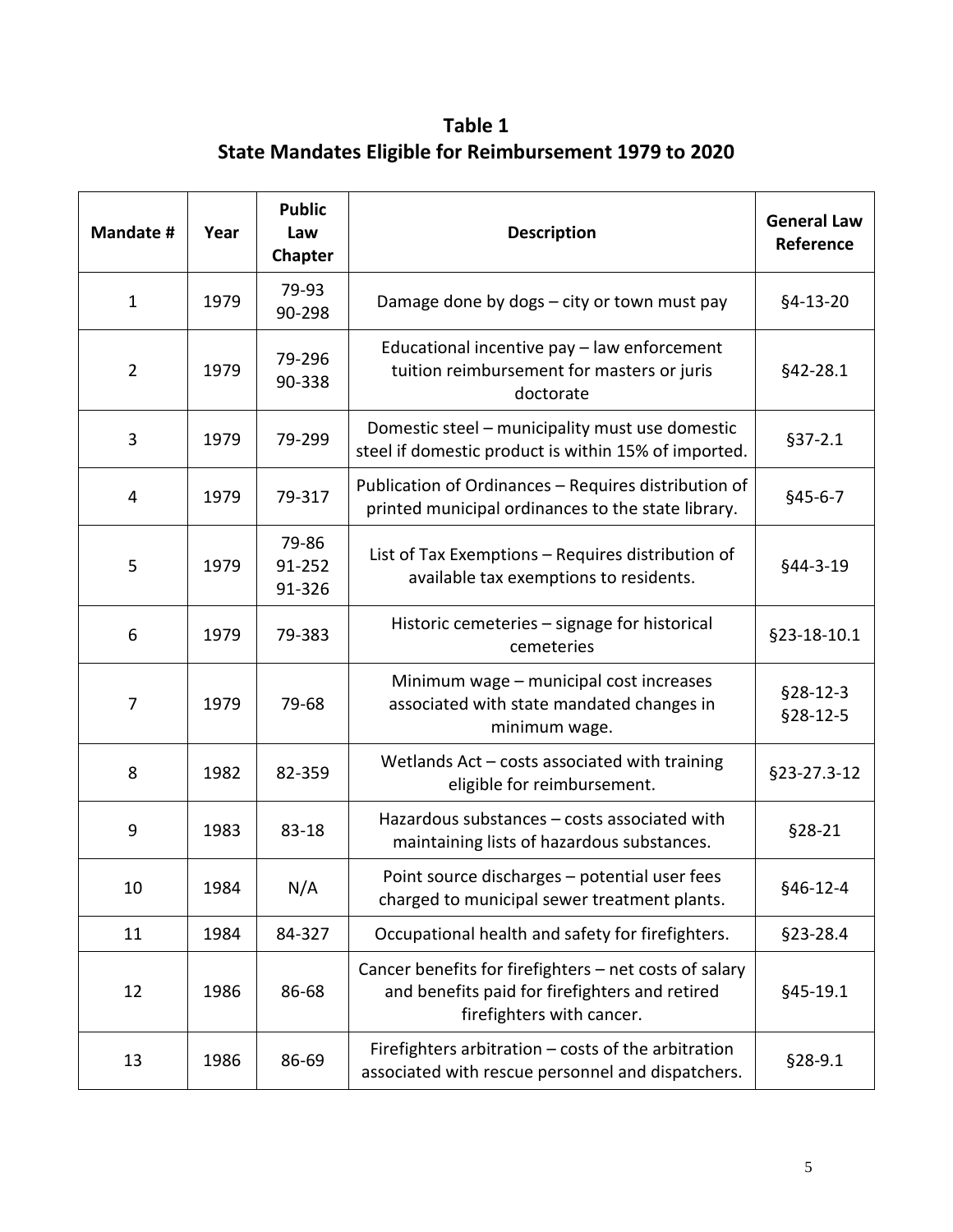| <b>Mandate #</b> | Year | <b>Public</b><br>Law<br>Chapter | <b>Description</b>                                                                                                    | <b>General Law</b><br>Reference |
|------------------|------|---------------------------------|-----------------------------------------------------------------------------------------------------------------------|---------------------------------|
| 14               | 1986 | 86-178                          | Reporting sexual misconduct - costs associated<br>with collecting and transmitting information.                       | $$11-37-3.5$                    |
| 15               | 1986 | 86-252                          | Missing children - municipal costs associated with<br>developing and maintaining a flagging system.                   | §42-28.8                        |
| 16               | 1986 | 86-277                          | Tax sales elderly - municipal costs associated with<br>advising DEA on pending tax sales.                             | §44-9-10                        |
| 17               | 1986 | 86-288                          | Infectious diseases - advising public safety<br>personnel of their exposure to infectious diseases                    | §23-28.36                       |
| 18               | 1986 | 86-315                          | Minimum wage - Municipal cost differential<br>between state and Federal minimum wage                                  | $$28-12-3$                      |
| 19               | 1986 | 86-401                          | Special bus stops - municipal police costs<br>associated bus stop review.                                             | §31-20-10.3                     |
| 20               | 1986 | 86-492                          | Life insurance benefits - now exempt.                                                                                 | §45-21-57                       |
| 21               | 1987 | 87-242                          | Continuation of health insurance for employees on<br>workers compensation                                             | §28-33-44                       |
| 22               | 1987 | 87-327                          | No birth registration fee for children born out of<br>wedlock                                                         | $§23-3-10$                      |
| 23               | 1987 | 87-333                          | City or town must replace trees cut down.                                                                             | $$2-15-6$                       |
| 24               | 1987 | 87-366                          | Requires municipalities to provide health benefits<br>during parental leave.                                          | §28-48                          |
| 25               | 1987 | 87-388                          | Maintain dog registry                                                                                                 | $§4 - 13 - 4.1$                 |
| 26               | 1988 | 88-247                          | Police departments to conduct national criminal<br>records check of child care personnel                              | §16-48.1<br>§40-13.2            |
| 27               | 1989 | 89-68                           | Increases types of municipal personnel eligible for<br>collective bargaining.                                         | §28-9.4                         |
| 28               | 1989 | 89-179                          | Municipal costs associated with appointment of<br>special building officials.                                         | $§23-27.3$                      |
| 29               | 1989 | 89-248                          | Municipal costs for those municipalities which had<br>not previously observed Martin Luther King Day as<br>a holiday. | $§25 - 1 - 1$                   |
| 31               | 1989 | 89-478                          | Health insurance coverage for infertility testing                                                                     | §27-18-30                       |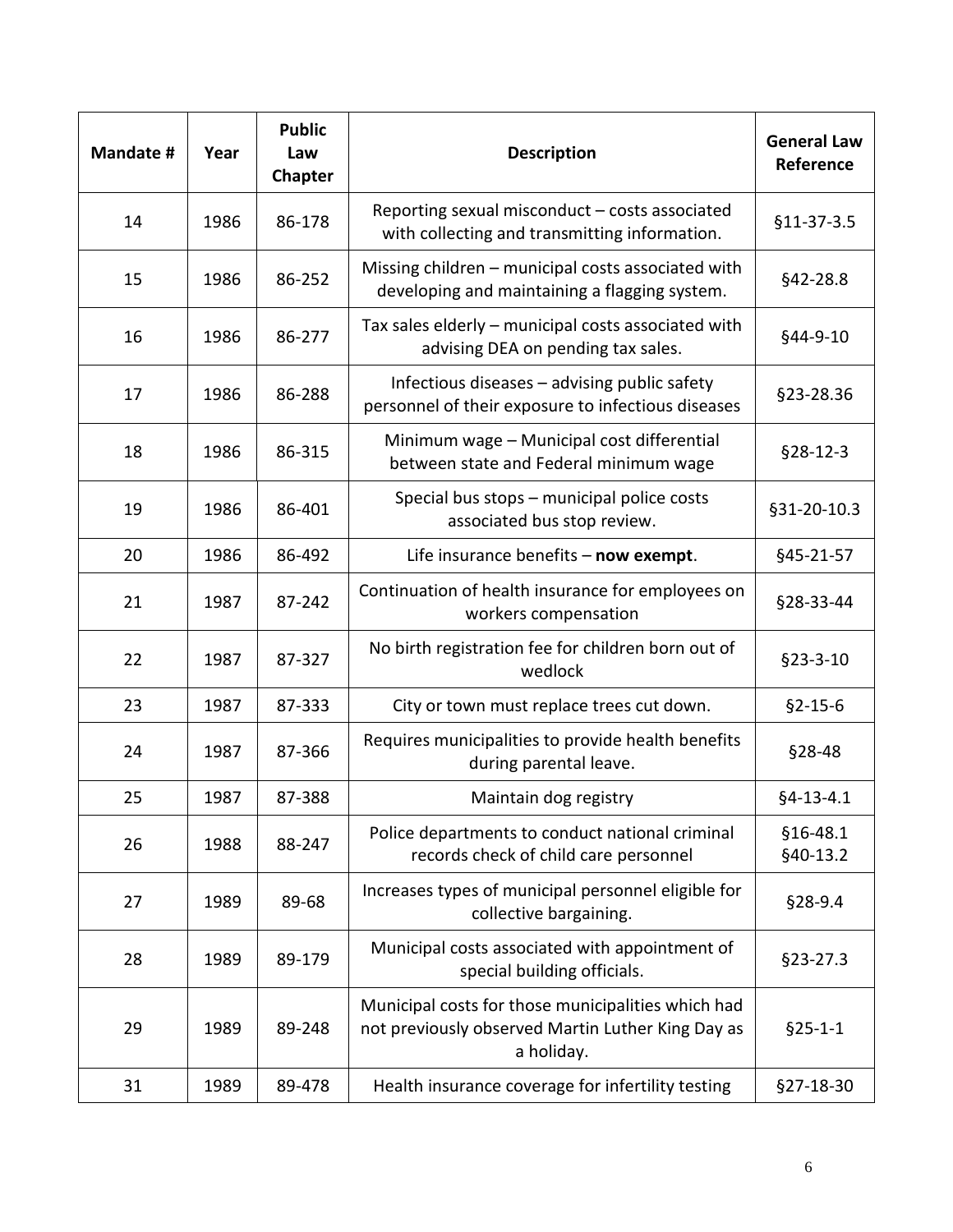| Mandate # | Year | <b>Public</b><br>Law<br><b>Chapter</b> | <b>Description</b>                                                                                                                                                                                                                                                                          | <b>General Law</b><br>Reference |
|-----------|------|----------------------------------------|---------------------------------------------------------------------------------------------------------------------------------------------------------------------------------------------------------------------------------------------------------------------------------------------|---------------------------------|
| 32        | 1990 | 90-388                                 | Fire Department costs associated with NFPA 1500<br>planning and implementation.                                                                                                                                                                                                             | $§23 - 28.4$                    |
| 33        | 1990 | 90-67                                  | Notification costs that a resident has been<br>transported by emergency vehicles.                                                                                                                                                                                                           | §23-4.1-14                      |
| 34        | 1990 | 90-89,<br>200,<br>273                  | Notification costs associated with advising<br>widowers of annuity eligibility.                                                                                                                                                                                                             | §45-19-4-12                     |
| 35        | 1990 | 90-90                                  | Additional weights and measures testing<br>requirements.                                                                                                                                                                                                                                    | $§47-2-3$                       |
| 36        | 1990 | 90-168                                 | Health insurance coverage for mid-wife services.                                                                                                                                                                                                                                            | §27-18-31                       |
| 37        | 1990 | 90-173                                 | Costs of high speed pursuit plans.                                                                                                                                                                                                                                                          | $§31 - 12 - 6$                  |
| 38        | 1991 | 91-368                                 | Police departments to conduct national criminal<br>records check of employees hired by health<br>department certified facilities.                                                                                                                                                           | $§23-17.4$<br>§27-30            |
| 39        | 1992 | 239                                    | Requires those local public libraries, which receive<br>state library aid to prepare both a preservation plan<br>and a disaster preparedness plan.                                                                                                                                          | $$29-6-3$                       |
| 40        | 1992 | 385                                    | This RI Land Development and Subdivision Review<br>Enabling Act of 1992 requires every city and town<br>to adopt land development and subdivision review<br>regulations which comply with the provisions of this<br>act.                                                                    | §45-23-25<br>to<br>§45-23-74    |
| 41        | 1992 | 495                                    | Requires any facility which employs a lifeguard,<br>including those owned or maintained by a city or<br>town, to maintain and provide an area which is not<br>exposed to sunlight, and must provide sunscreen or<br>other physical protection to insure against<br>overexposure to the sun. | §23-22.5-13                     |
| 42        | 1993 | 24                                     | Any fines collected by the animal releasing agency<br>must be transmitted to the city/town clerk, and<br>how these monies may be spent is set forth.                                                                                                                                        | §4-19-19                        |
| 43        | 1993 | 420                                    | Cities/towns must use standard signs developed by<br>the Coastal Resources Management Council to<br>mark designated rights-of-way.                                                                                                                                                          | \$46-23-6                       |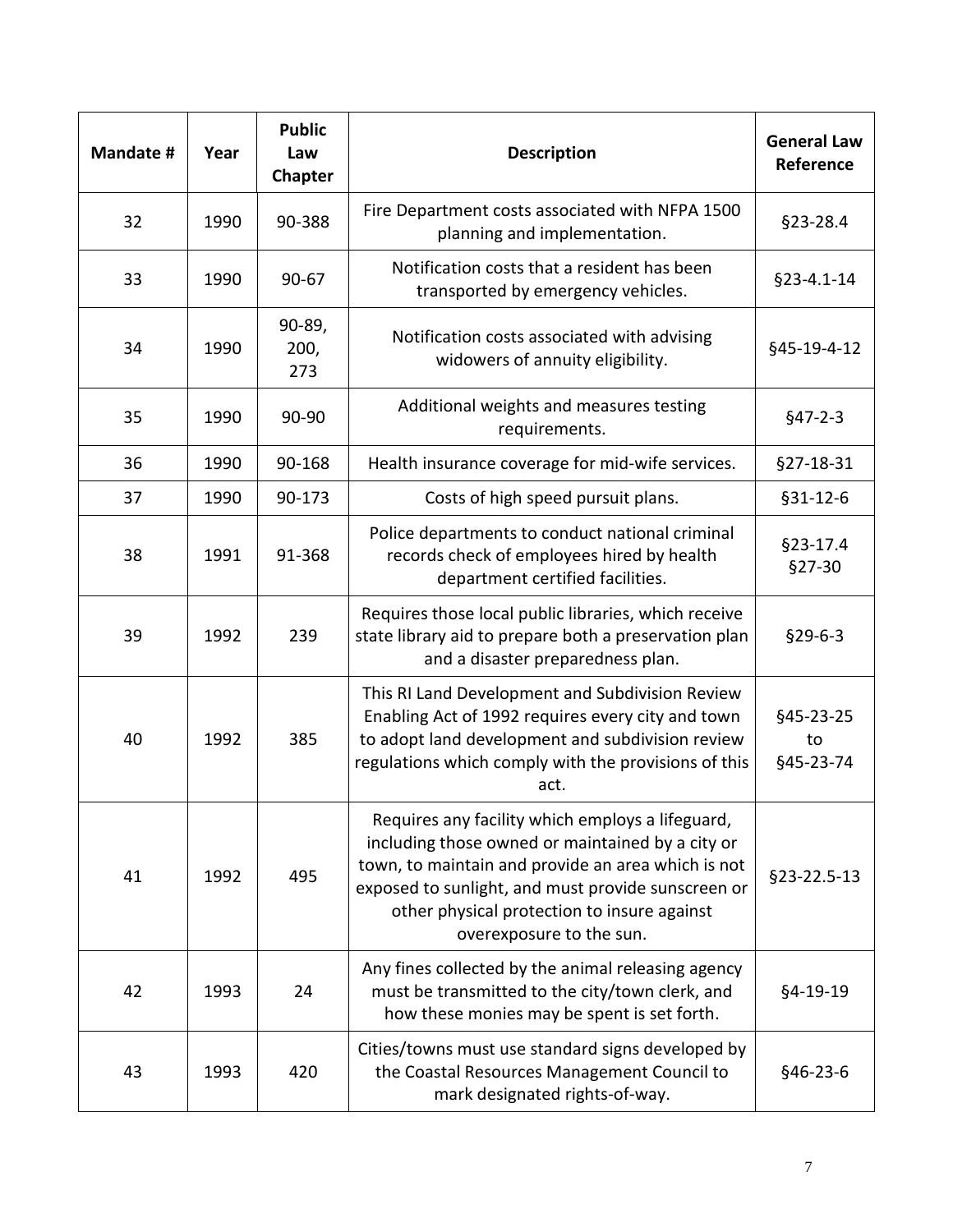| Mandate # | Year | <b>Public</b><br>Law<br>Chapter | <b>Description</b>                                                                                                                                                                                                                                                                                                                                                                                                      | <b>General Law</b><br>Reference |
|-----------|------|---------------------------------|-------------------------------------------------------------------------------------------------------------------------------------------------------------------------------------------------------------------------------------------------------------------------------------------------------------------------------------------------------------------------------------------------------------------------|---------------------------------|
| 44        | 1994 | 81                              | Requires cities and towns to pass ordinances or<br>administrative orders directing their appropriate<br>departments and employees to exercise due care<br>and caution while performing tasks of brush<br>removal and cleaning in the area of stone walls and<br>boundaries; and to repair any damage that they<br>may have caused.                                                                                      | §45-2-39                        |
| 45        | 1995 | 188                             | Duties of public water suppliers include<br>development of management plans and programs<br>for billing and collection of charges.                                                                                                                                                                                                                                                                                      | §46-15.4                        |
| 46        | 1995 | 271                             | Policemen's arbitration - contractual provisions<br>shall be continued in subsequent bargaining<br>agreements unless party to the agreement<br>proposes a change in writing during a designated<br>time frame.                                                                                                                                                                                                          | §28-9.2-17                      |
| 47        | 1996 | 378                             | Requires cities and towns to directly pay police<br>officers who are working traffic details and to bill<br>and be reimbursed by the withholding authority.                                                                                                                                                                                                                                                             | §37-12-10                       |
| 48        | 1997 | 193                             | Requires local police officers, who are involved in<br>high speed pursuits, to submit written reports to be<br>kept on file. Also requires the officer in charge to<br>file a written report of the pursuit.<br>Also requires local police departments to enact<br>policies and procedures regarding high speed<br>pursuits and to provide copies of these policies and<br>procedures to the Attorney General's office. | §31-27-4.2                      |
| 49        | 1997 | 259                             | Requires cities and towns to supply and maintain<br>150 feet of rope and a lifesaving buoy at ponds and<br>lakes located within their respective boundaries<br>during designated times.                                                                                                                                                                                                                                 | §23-22.5-14                     |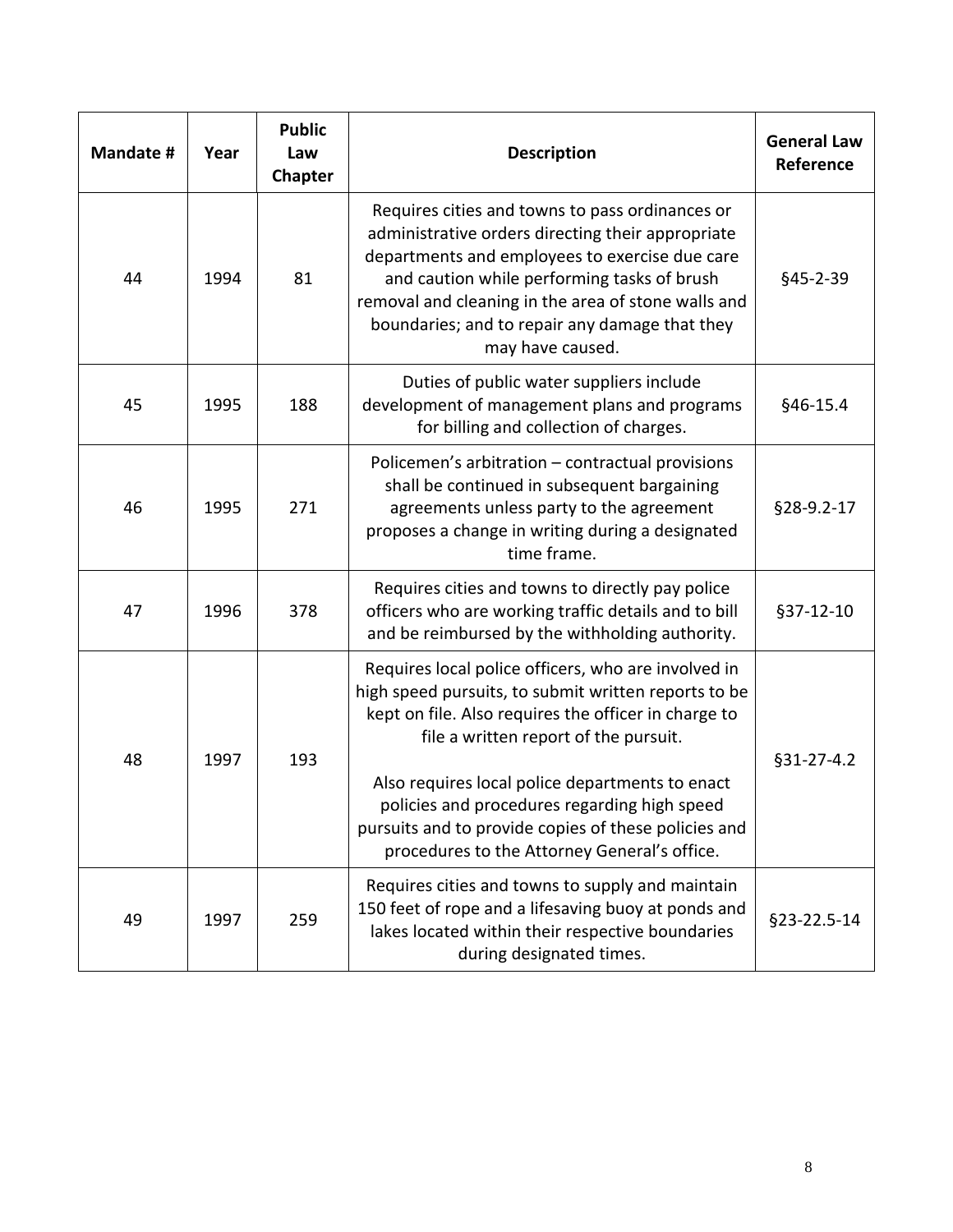| <b>Mandate #</b> | Year | <b>Public</b><br>Law<br>Chapter | <b>Description</b>                                                                                                                                                                                                                                                                            | <b>General Law</b><br>Reference |
|------------------|------|---------------------------------|-----------------------------------------------------------------------------------------------------------------------------------------------------------------------------------------------------------------------------------------------------------------------------------------------|---------------------------------|
| 50               | 1998 | 276                             | This act requires local purchasing agents, when<br>they determine that the city or town needs the<br>services of a professional architect or engineer, to<br>follow the qualification-based selection process for<br>the procurement of architectural and engineering<br>consulting services. | §45-55-8.1                      |
| 51               | 1999 | 236                             | Municipal buildings open to the public must<br>provide baby changing tables in both the ladies'<br>room and men's room.                                                                                                                                                                       | §23-27.3-701                    |
| 52               | 1999 | 462                             | Political subdivisions must adopt regulations and<br>zoning ordinances concerning any airport hazard<br>areas within their jurisdiction.                                                                                                                                                      | $$1-3-5$<br>$$1 - 3 - 8$        |
| 53               | 1999 | 462                             | Establishes procedures that must be followed by<br>political subdivisions when granting a permit to<br>construct or change structures in an airport hazard<br>area.                                                                                                                           | $$1 - 3 - 14$                   |
| 54               | 1999 | 195                             | Foreign domestic violence protection orders are to<br>be given full faith and credit and enforced as if<br>issued in this state, and the provision that limits<br>enforcement in this state to no more than 20 days<br>is repealed.                                                           | $§12 - 29 - 1.1$<br>$$15-15-8$  |
| 55               | 1999 | 494                             | Probate courts must, when 'Good Samaritan"<br>guardianships are being sought, prepare all the<br>forms necessary as part of the application process.                                                                                                                                          | §33-15-4.1                      |
| 56               | 1999 | 346                             | All harbormasters are required to have training and<br>education in first aid and cardiopulmonary<br>resuscitation.                                                                                                                                                                           | $§46-4-2$                       |
| 57               | 2000 | 247                             | Community water systems serving populations of<br>10,000 or more shall deliver a full copy of the<br>Consumer Confidence Report to each household<br>within water systems' service area.                                                                                                      | §46-13-18                       |
| 58               | 2000 | 170                             | Each city/town must establish by local ordinance an<br>emergency management agency.                                                                                                                                                                                                           | §30-15-12                       |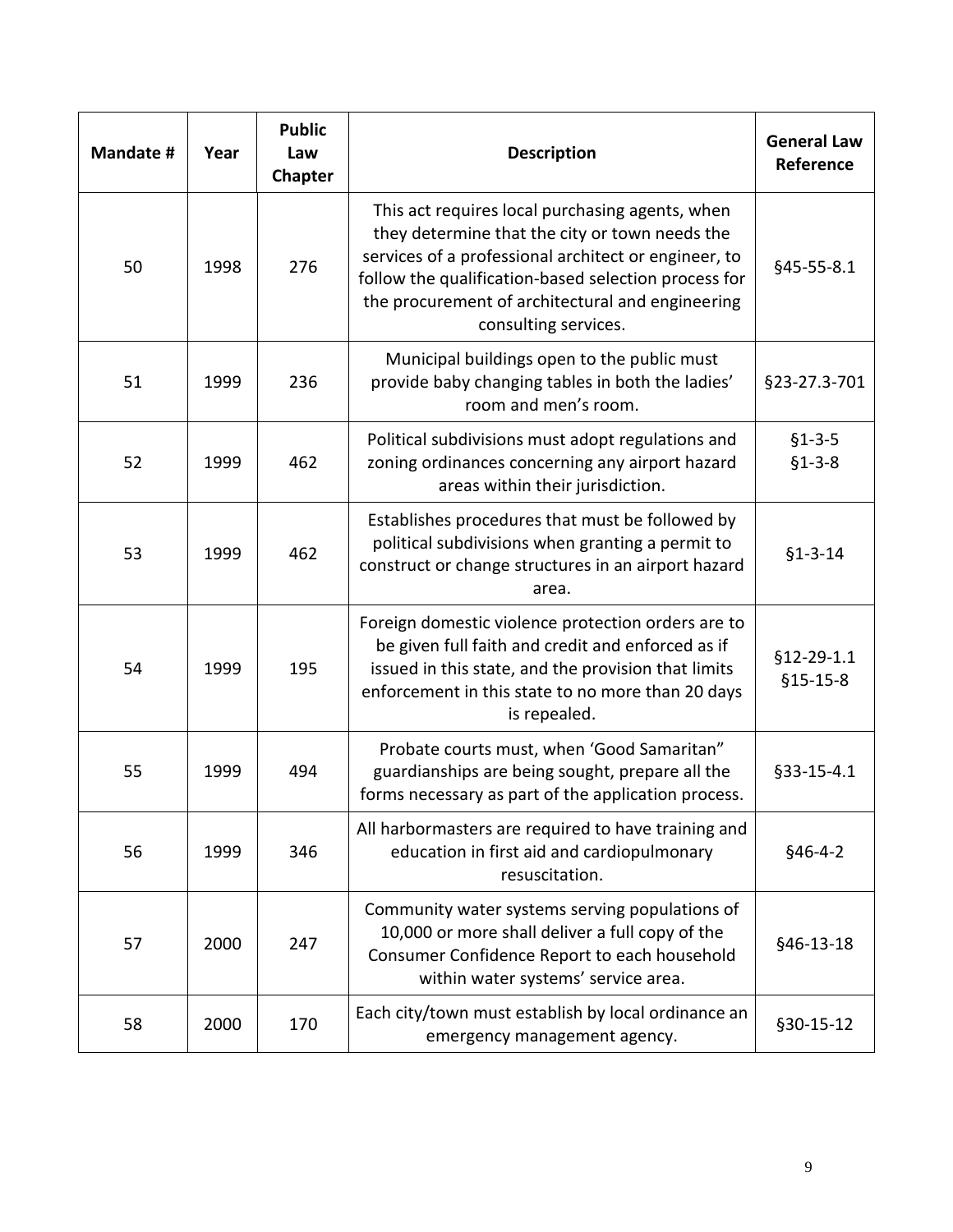| Mandate # | Year | <b>Public</b><br>Law<br>Chapter | <b>Description</b>                                                                                                                                                                                             | <b>General Law</b><br>Reference          |
|-----------|------|---------------------------------|----------------------------------------------------------------------------------------------------------------------------------------------------------------------------------------------------------------|------------------------------------------|
| 59        | 2002 | 324/414                         | Under the annual post audit requirement, the<br>selection of auditors by the city/town is subject to<br>the approval of the state auditor general.                                                             | §45-10-4                                 |
| 60        | 2002 | 324/414                         | If the city/town fails to file the audit report the<br>audit work-papers must be transmitted to the state<br>auditor general.                                                                                  | §45-10-5.2                               |
| 61        | 2002 | 324/414                         | If the auditor issues a qualified opinion the chief<br>financial officer of the city/town must prepare and<br>submit a detailed corrective action plan and<br>timetable.                                       | §45-10-6.1                               |
| 62        | 2003 | 106/107                         | Comprehensive fire safety code act - which<br>contains various amendments to the fire safety<br>code, which provisions must be adhered to by local<br>fire inspectors.                                         | $§23 - 28.1$<br>§23-28.01                |
| 63        | 2003 | 309/327                         | All vehicles with fire apparatus plates must be<br>annually inspected according to NFPA standards.                                                                                                             | §31-22-29                                |
| 64        | 2004 | 220/225                         | Requires extensive amendments to the State Fire<br>Code.                                                                                                                                                       | §23-28.1                                 |
| 65        | 2004 | 203/208                         | Requires cities and towns to amend their<br>comprehensive plans to conform with the state<br>guide plan elements adopted or amended to<br>effectuate G.L. 46-31 within one (1) year.                           | §46-31-10                                |
| 66        | 2004 | 3/4                             | Requires certain cities and towns to prepare a<br>comprehensive plan housing element for low and<br>moderate-income housing                                                                                    | §45-53-4                                 |
| 67        | 2004 | 286/324                         | Requires cities and towns to follow certain<br>procedural requirements regarding affordable<br>housing plans.                                                                                                  | §45-53-4                                 |
| 68        | 2005 | 314                             | Requires cities and towns to provide by ordinance<br>for the notification to farmers (agricultural<br>operations) regarding zoning and/or permitted uses<br>of land used for farming, development rights, etc. | $§2 - 23.1 - 1$<br>to<br>$§2 - 23.1 - 4$ |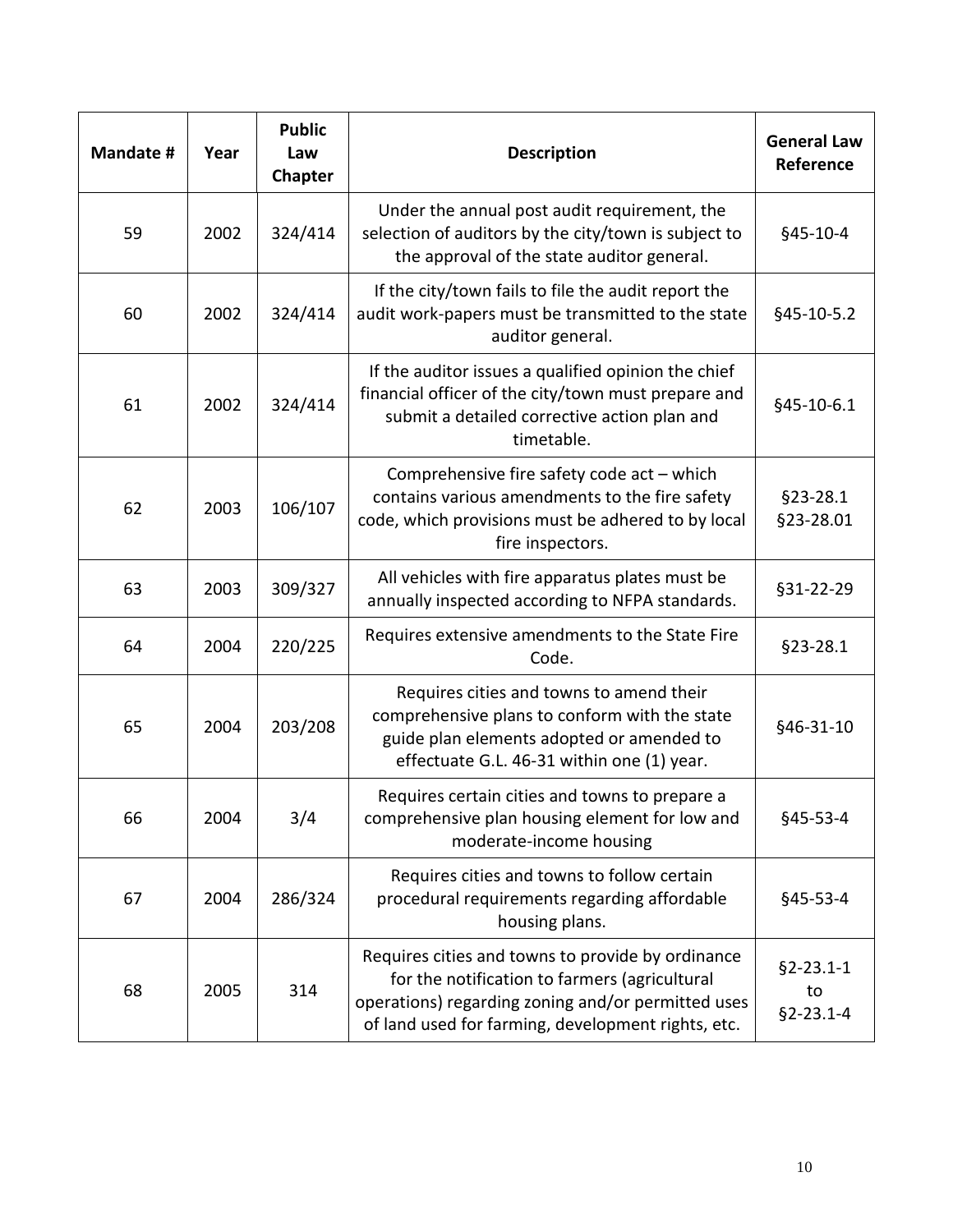| <b>Mandate #</b> | Year | <b>Public</b><br>Law<br>Chapter | <b>Description</b>                                                                                                                                                                                                                                  | <b>General Law</b><br>Reference       |
|------------------|------|---------------------------------|-----------------------------------------------------------------------------------------------------------------------------------------------------------------------------------------------------------------------------------------------------|---------------------------------------|
| 69               | 2005 | 293                             | Requires cities and towns to bring any pension<br>benefits of employees on military leave into<br>conformance with the Uniformed Services<br>Employment and Reemployment Rights Act.                                                                | $$36-5-3$                             |
| 70               | 2005 | 325/350                         | Requires all harbormasters to attend the Rhode<br>Island Harbormasters Training Academy.                                                                                                                                                            | $§46-4-2$                             |
| 71               | 2006 | 58/62                           | Local communities required to prepare emergency<br>action plans for high hazard dams.                                                                                                                                                               | §46-19-9                              |
| 72               | 2006 | $246 -$<br>Art.4                | Exemption for cities and towns from the 911<br>emergency telephone surcharge has been<br>eliminated.                                                                                                                                                | §39-21.1-14                           |
| 73               | 2006 | 364/446                         | A storm drainage system that is part of a small<br>municipal separate storm sewer system must be<br>inspected annually.                                                                                                                             | §45-61.1-2                            |
| 74               | 2007 | 243/284                         | Allows a police officer or firefighter to collect a<br>salary when incapacitated due to rendering<br>emergency assistance whether on duty or off duty.                                                                                              | §45-19-1                              |
| 75               | 2007 | 382/406                         | Local school districts which enroll special education<br>students to a charter public school shall receive<br>from the sending district the average per pupil<br>special education cost of the sending district.                                    | $$16-77-6$                            |
| 76               | 2007 | 510                             | Requires cities and towns to provide domestic<br>partners of teachers, firefighters, police officers,<br>and municipal employees with certain pension,<br>death, and other retirement benefits currently<br>available to spouses of such employees. | See<br>§16-16-1&<br>§45-19<br>various |
| 77               | 2007 | Regents<br>Regulation           | Established standards, procedures and limitations<br>on school districts applying for new school<br>construction including limitations on the scope of<br>the proposed project and reimbursement by the<br>state for completed projects.            | See<br>§16-7&<br>$$16-20$             |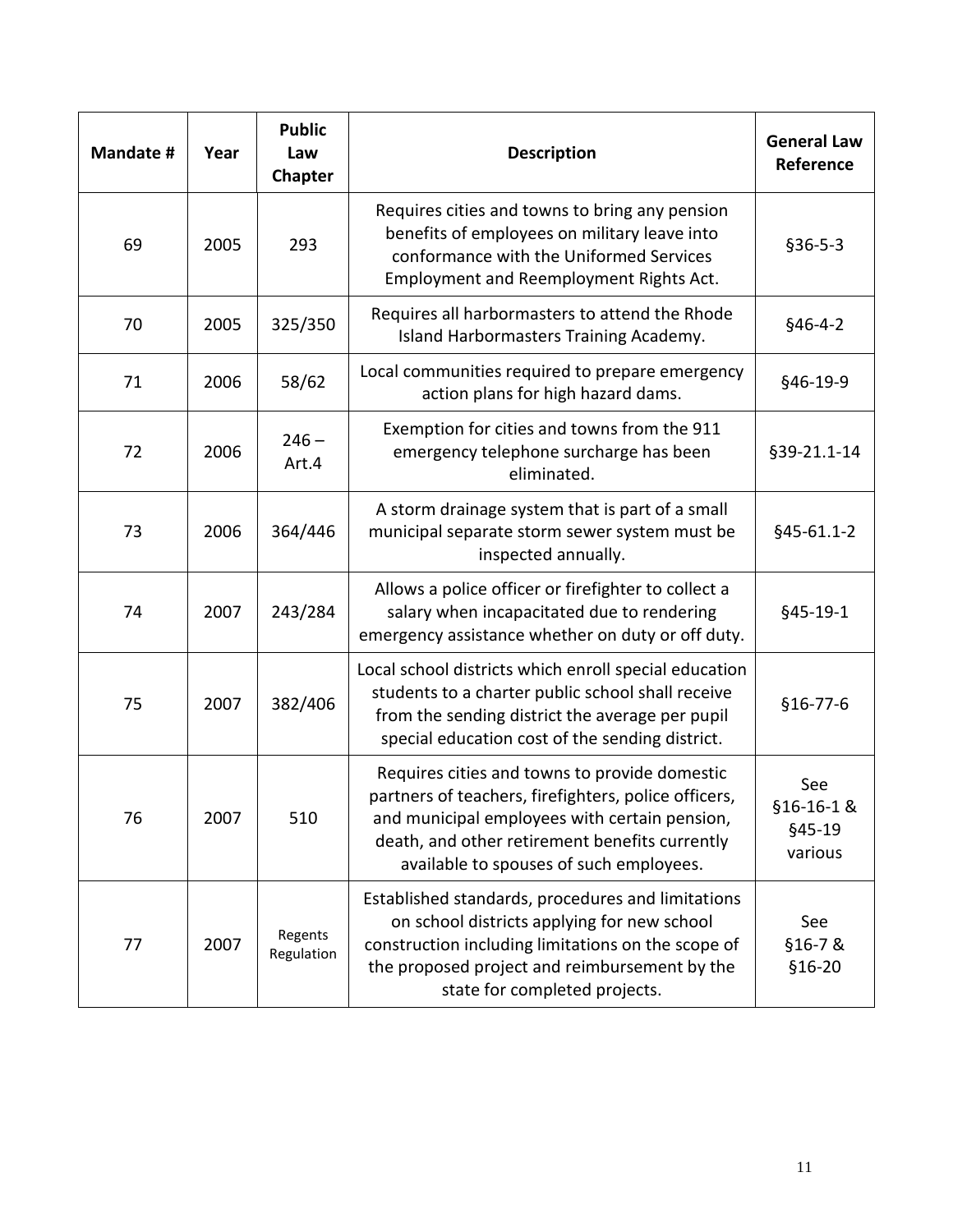| <b>Mandate #</b> | Year | <b>Public</b><br>Law<br>Chapter | <b>Description</b>                                                                                                                                                                                                                                                                                                                                                                                                                                                        | <b>General Law</b><br>Reference |
|------------------|------|---------------------------------|---------------------------------------------------------------------------------------------------------------------------------------------------------------------------------------------------------------------------------------------------------------------------------------------------------------------------------------------------------------------------------------------------------------------------------------------------------------------------|---------------------------------|
| 78               | 2008 | 244                             | Requires cities and towns and regional school's<br>districts, under certain circumstances, to have a<br>performance audit conducted in compliance with<br>the generally acceptable governmental auditing<br>standards.                                                                                                                                                                                                                                                    | $$16-2-21$                      |
| 79               | 2008 | 254                             | Requires local school districts to accept a health<br>and physical education curricula commencing<br>September 1, 2012.                                                                                                                                                                                                                                                                                                                                                   | $$16-22-4$                      |
| 80               | 2008 | 93                              | Requires any city or town which enters into a<br>contract with the Resource Recovery Corporation<br>to recycle at least 35% of its solid waste and to<br>divert a minimum of 50% of its solid waste by July<br>1, 2012. These cities and towns must also prepare a<br>plan by fiscal year 2010 which describes how they<br>plan to accomplish these goals.                                                                                                                | §23-18.9-1<br>§23-19-13         |
| 81               | 2008 | 158<br>174                      | Requires cities and towns, as employers, to<br>continue to provide family medical benefits to any<br>of their employees who leave their jobs by reason<br>of entering the armed forces of the United States.<br>The coverage shall continue during the duration of<br>the employee's deployment.                                                                                                                                                                          | $$30-6-6$                       |
| 82               | 2009 | 92/103                          | Increases the time frame from 48 hours to 72 hours<br>for notice to be provided by a public agency<br>responsible for excavation near a public utility<br>facility, with an extension for completion of the<br>excavation from 30 days to 60 days; also, the<br>excavator must premark the area of proposed<br>excavation in a manner that will enable the owner<br>of the public utility facilities to identify the<br>boundaries of the proposed excavation activities. | $§39-1.2-5$<br>$§39-1.2-7$      |
| 83               | 2009 | 92/103                          | Requires all cities and towns that own or operate a<br>sewer system to require as-built drawings and plans<br>to be submitted to the sewer authority on any new<br>sewer main extension and on certain sewer main<br>upgrades or repairs.                                                                                                                                                                                                                                 | §45-14-1.1                      |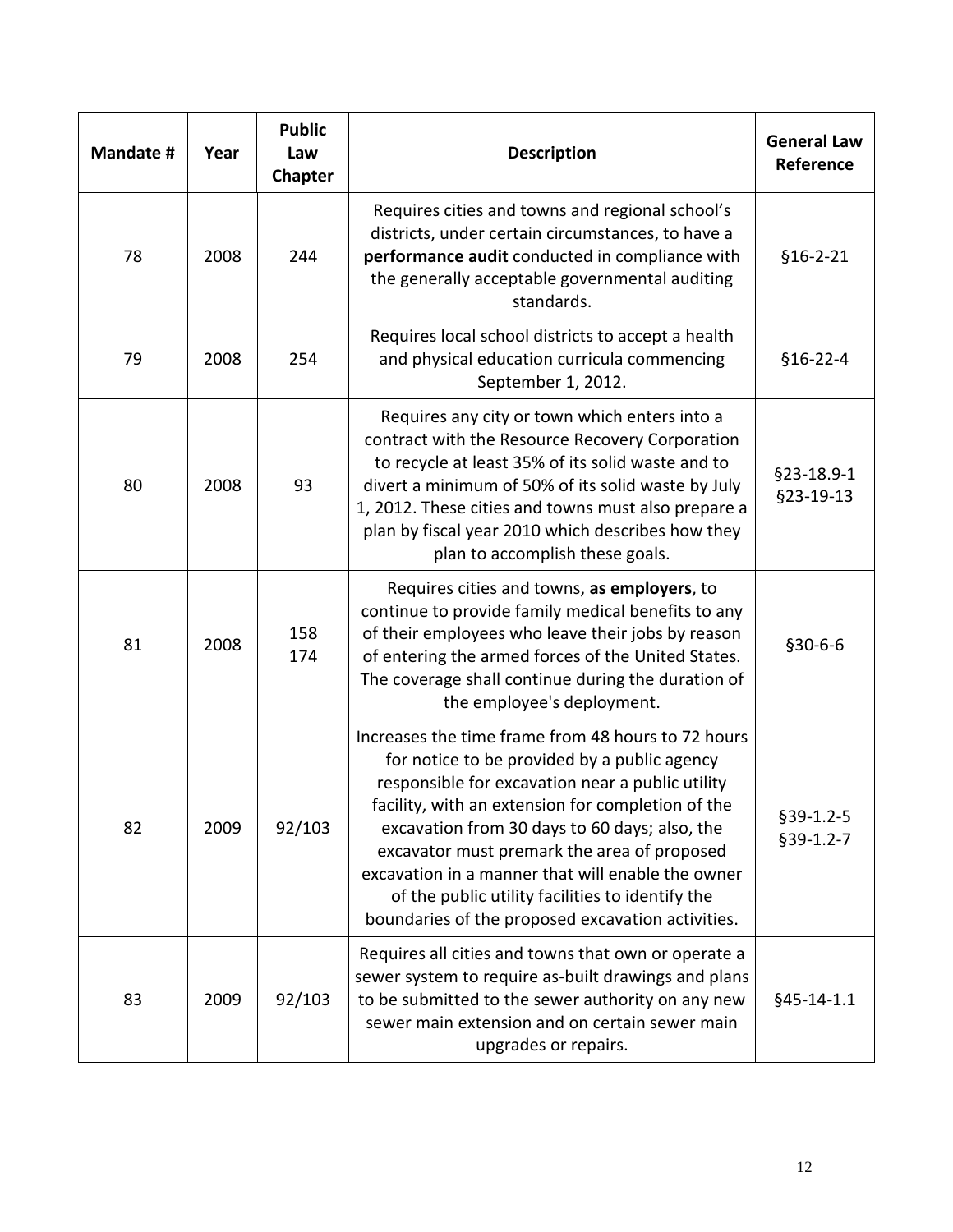| <b>Mandate #</b> | Year | <b>Public</b><br>Law<br><b>Chapter</b> | <b>Description</b>                                                                                                                                                                                                                                                                                                           | <b>General Law</b><br>Reference |
|------------------|------|----------------------------------------|------------------------------------------------------------------------------------------------------------------------------------------------------------------------------------------------------------------------------------------------------------------------------------------------------------------------------|---------------------------------|
| 84               | 2009 | 212                                    | Requires that all major facility projects of a public-<br>school district, when the project receives any<br>funding from the state, shall be designed and<br>constructed to at least the LEED certified standard<br>or the Northeast Collaborative for High-<br>Performance Schools Protocol, Version 1.1.                   | $§37-24-4$                      |
| 85               | 2009 | 360/361                                | It would now be mandatory for cities, towns and<br>fire districts to indemnify public officials,<br>employees, and elected officials for claims arising<br>out of the performance of their official duties.                                                                                                                  | §45-15-16                       |
| 86               | 2009 | 288/341                                | Municipalities would be required to include<br>executive summary of water supply systems<br>management plans within the services and facilities<br>element of their comprehensive plans; and to<br>formulate and carry out a program for installation<br>of radio frequency reading systems no later than<br>12/31/2012.     | §46-15.3-5.1<br>§46-15.3-22     |
| 87               | 2010 | 21/22                                  | Under the "School and Youth Programs Concussion<br>Act" school districts are required to use training<br>materials available through the Center for Disease<br>Control and Prevention, and all coaches, trainers,<br>and volunteers involved in a youth sport or activity<br>must complete a training course in concussions. | §16-90-3                        |
| 88               | 2010 | 171/184                                | Requires that all school buses added to current<br>fleets or all buses included in a new contract be<br>equipped with a closed crankcase ventilation<br>system and several other environmental<br>protections. Reimbursements will be provided by<br>DEM based on available federal or state monies.                         | $§31 - 47.3 - 3$                |
| 89               | 2010 | 206/213                                | Requires that the construction of sidewalks and<br>curbs are to be owned by all cities/towns, and that<br>the maintenance of these sidewalks and curbs must<br>follow state regulations promulgated by the<br>director of transportation.                                                                                    | $§24 - 7 - 1$                   |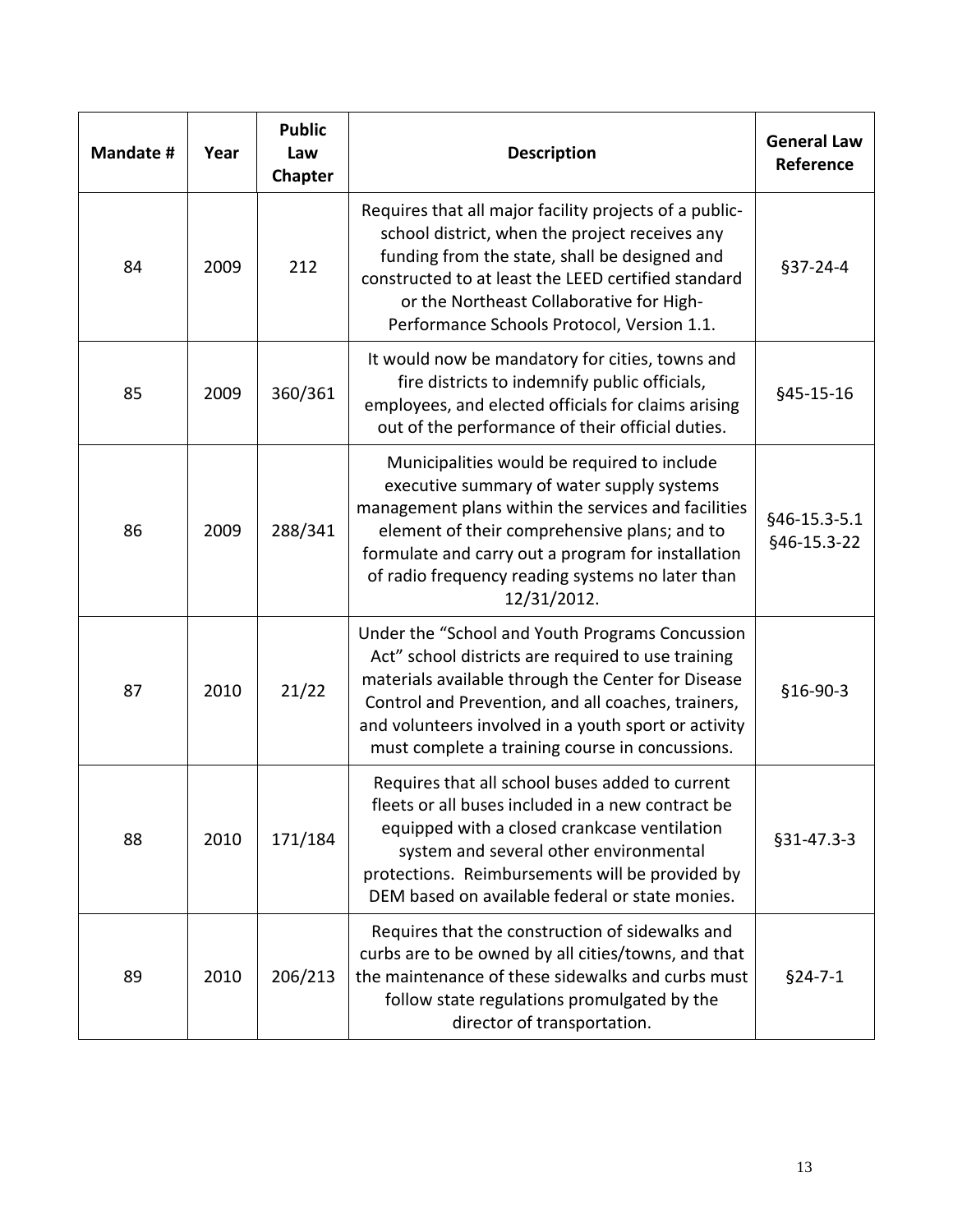| Mandate # | Year | <b>Public</b><br>Law<br>Chapter | <b>Description</b>                                                                                                                                                                                                                                                                                                                                                                                                                                               | <b>General Law</b><br>Reference |
|-----------|------|---------------------------------|------------------------------------------------------------------------------------------------------------------------------------------------------------------------------------------------------------------------------------------------------------------------------------------------------------------------------------------------------------------------------------------------------------------------------------------------------------------|---------------------------------|
| 90        | 2010 | 206/213                         | Standards would be set by state regulations<br>governing city/town construction and maintenance<br>of sidewalks and curbs. These standards would<br>require the installation of curb cuts and/or ramps at<br>both ends of any new pedestrian crosswalks to<br>make the use of the sidewalks more easily<br>accessible to people who are disabled.                                                                                                                | $§42-13-1$                      |
| 91        | 2010 | 299                             | Requires that school committee members annually<br>undertake a minimum of 6 hours of professional<br>development.                                                                                                                                                                                                                                                                                                                                                | $$16-2-9$                       |
| 92        | 2011 | 117/126                         | These provisions impose certain requirements<br>regarding historical cemeteries. The recorder of<br>deeds must maintain a register of all historical<br>cemeteries located within the city/town and<br>endorse a notation upon the deed of transfer that a<br>historical cemetery is located on the property. Also,<br>the tax assessor must note the location of each<br>historical cemetery on the tax assessor's map.                                         | §23-18-10.1<br>§34-11-1.5       |
| 95        | 2011 | 227/337                         | Under the "School and Youth Programs Concussion<br>Act" all coaches and volunteers must complete a<br>refresher course in concussions and traumatic brain<br>injuries annually after initial completion of a<br>training course (currently required). A youth athlete<br>who has been removed from play must receive<br>written clearance to return to play from a licensed<br>physician who must be trained in the evaluation<br>and management of concussions. | $$16-91-3$                      |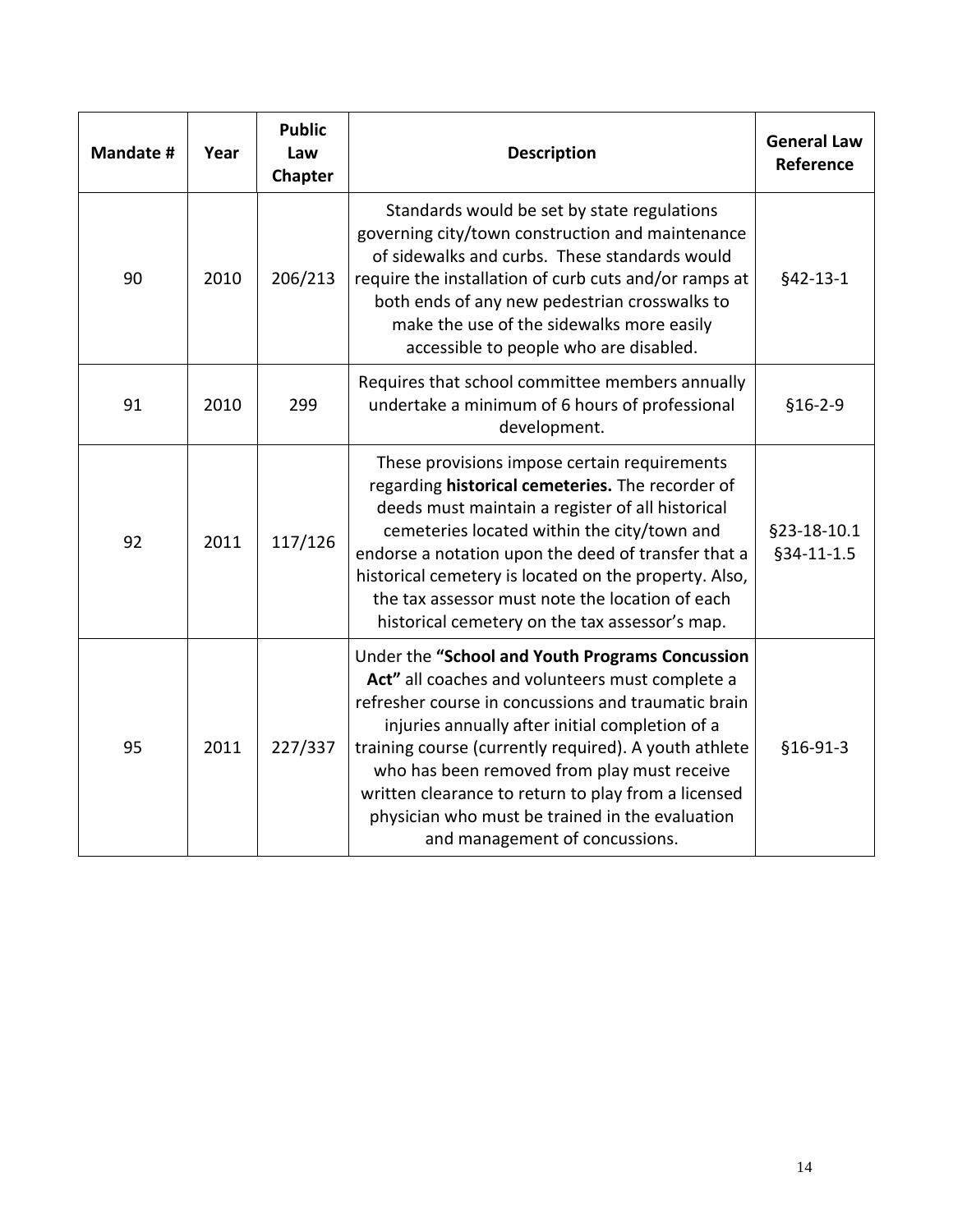| Mandate # | Year | <b>Public</b><br>Law<br>Chapter | <b>Description</b>                                                                                                                                                                                                                                                                                                                                                                                                                                                                                                                                                                                                                                                                                    | <b>General Law</b><br>Reference |
|-----------|------|---------------------------------|-------------------------------------------------------------------------------------------------------------------------------------------------------------------------------------------------------------------------------------------------------------------------------------------------------------------------------------------------------------------------------------------------------------------------------------------------------------------------------------------------------------------------------------------------------------------------------------------------------------------------------------------------------------------------------------------------------|---------------------------------|
| 96        | 2011 | 408/409                         | Under this section of the chapter known as the<br>"Pathway to Retirement Security for Locally<br><b>Administered Pension Funds Act" every</b><br>municipality which maintains a locally administered<br>pension plan must submit an actuarial valuation<br>study on an annual basis and an actuarial<br>experience study no less frequently than every<br>three years to the Study Commission for locally<br>administered plans. Municipalities which have<br>plans deemed to be in critical status must provide<br>notification of critical status to various entities and<br>submit to the Study Commission a reasonable<br>alternative funding improvement plan to emerge<br>from critical status. | §45-65-6                        |
| 99        | 2013 | 296                             | This act concerns environmental clean up<br>objectives for buildings used as schools. It would<br>strengthen the safety standards which must be<br>adhered to prior to using properties previously<br>used for industrial and manufacturing purposes<br>for school construction by adding substantial<br>language concerning eliminating the potential for<br>migration of contaminated vapors or gases into<br>these buildings.                                                                                                                                                                                                                                                                      | §23-19.14-4                     |
| 100       | 2013 | 381/532                         | This act would require that housing for the elderly<br>complexes serviced by one or more elevators must<br>be equipped with emergency generators in a<br>single building which includes more than 100<br>residential living units. The current standard is 150<br>living units.                                                                                                                                                                                                                                                                                                                                                                                                                       | §42-66.9-1                      |
| 101       | 2013 | 185/235                         | This act requires municipalities to establish and<br>maintain a public notice registry allowing persons<br>to register for electronic notice of any changes to<br>local regulations (subdivision and zoning), along<br>with a requirement to provide, on an annual basis,<br>public notice of the existence of the registry in a<br>newspaper of general circulation.                                                                                                                                                                                                                                                                                                                                 | §45-23-53<br>§45-24-53          |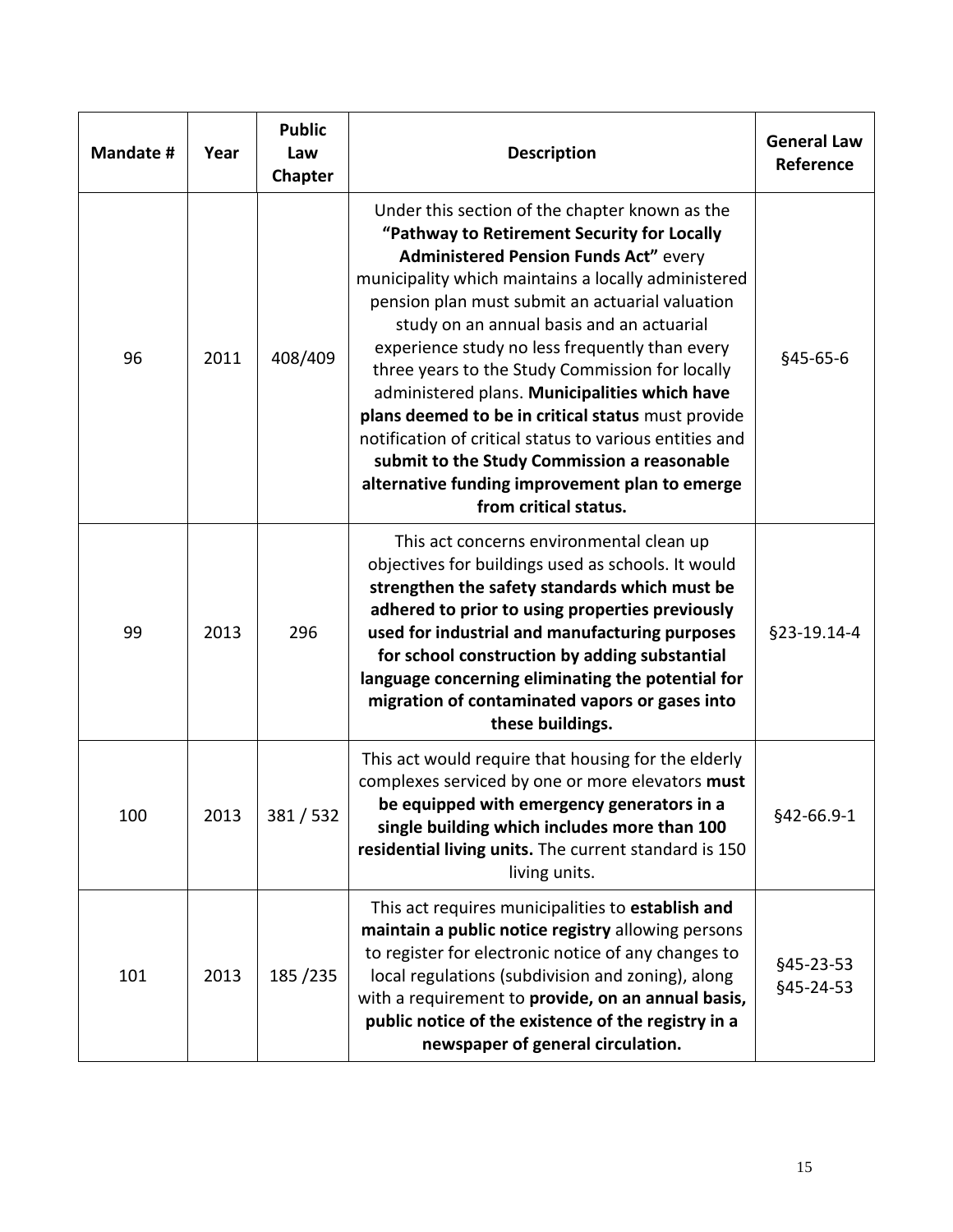| Mandate # | Year | <b>Public</b><br>Law<br>Chapter | <b>Description</b>                                                                                                                                                                                                                                                                                                                                                                                                                                                                      | <b>General Law</b><br>Reference |
|-----------|------|---------------------------------|-----------------------------------------------------------------------------------------------------------------------------------------------------------------------------------------------------------------------------------------------------------------------------------------------------------------------------------------------------------------------------------------------------------------------------------------------------------------------------------------|---------------------------------|
| 102       | 2013 | 179 / 218                       | This act changes the requirements for the provision<br>of interpretative services for deaf and hearing-<br>impaired persons in all civil and criminal cases,<br>which applies also to any cases in municipal court.<br>Current law calls for the use of a qualified<br>interpreter, while the amendment requires the<br>provision of a sign language<br>interpreter/transliterator, or a Communication<br><b>Access Realtime Translation (CART) provider</b><br>appointed by the court. | $§8 - 5 - 8$<br>$§8 - 5 - 8.1$  |
| 103       | 2013 | 168 / 199                       | School districts must adopt the statewide dual<br>enrollment policy, which means that a student is<br>enrolled in a secondary school while also enrolled<br>at a local institution of higher learning. School<br>districts also would have to report various types of<br>information concerning these enrollees to the Dept.<br>of Elementary and Secondary Education.                                                                                                                  | §16-100-4<br>§16-100-5          |
| 104       | 2014 | 373/404                         | This act would provide for required courses of<br>study for pupils in grades kindergarten through 8 to<br>prevent child abduction, child sexual exploitation,<br>and abuse.                                                                                                                                                                                                                                                                                                             | §16-22-26                       |
| 105       | 2015 | 204/224                         | This act would require schools educating pupils in<br>grades six (6) through twelve (12) to maintain<br>opioid antagonists on the school premises for<br>administration, in an emergency, to pupils<br>suspected of having an opioid-related drug<br>overdose by school personnel.                                                                                                                                                                                                      | \$16-21-35                      |
| 106       | 2016 | 336/357                         | This act would require all high and middle schools<br>to have functional automated external<br>defibrillators (AEDs), in an amount to be<br>determined by the commissioner of education, on<br>site for daily use, for school sponsored activities<br>and athletic events, for use in emergencies. These<br>AEDs would be accessible to staff. Someone trained<br>in the use of the AED would be present at each<br>event.                                                              | §16-21-33.1                     |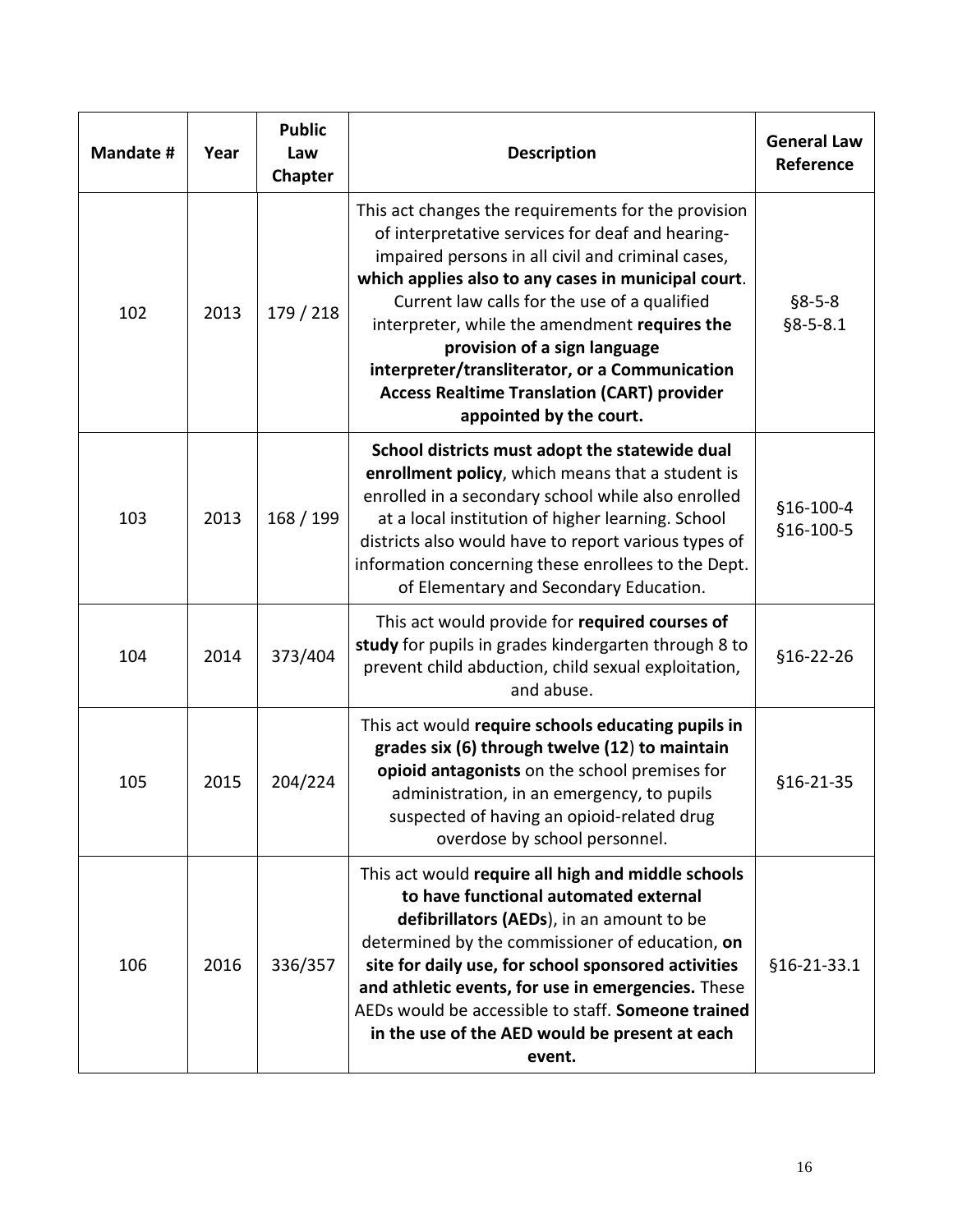| Mandate # | Year | <b>Public</b><br>Law<br>Chapter | <b>Description</b>                                                                                                                                                                                                                                                                                                                                                                                                                                                                | <b>General Law</b><br>Reference |
|-----------|------|---------------------------------|-----------------------------------------------------------------------------------------------------------------------------------------------------------------------------------------------------------------------------------------------------------------------------------------------------------------------------------------------------------------------------------------------------------------------------------------------------------------------------------|---------------------------------|
| 107       | 2016 | 481/498                         | This act would require that on or after January 1,<br>2019, educational and research institutions must<br>recycle all their food waste if they generate not<br>less than 52 tons per year of organic waste<br>material and are located within 15 miles of an<br>authorized composting facility, unless the<br>requirement is waived by the department of<br>environmental management. Waivers would be<br>granted if the cost to recycle is greater than certain<br>tipping fees. | §23-18.9-17                     |
| 108       | 2018 | 117/202                         | This act would require that effective January 1,<br>2019, all school buildings where students are in<br>attendance would be required to have carbon<br>monoxide detectors installed and maintained<br>therein. The act would also authorize the fire safety<br>code board of appeal and review to promulgate<br>rules and regulations to enforce the provisions of<br>this requirement.                                                                                           | $§16 - 21 - 5.1$                |
| 109*      | 2019 | 015/016                         | Provides for the extension of certain contractual<br>provisions in a school teachers' collective<br>bargaining agreement if the parties are engaged in<br>negotiations<br>*Added to the 2020 report                                                                                                                                                                                                                                                                               | §28-9.3-12<br>§28-9.4-13        |
| $110*$    | 2019 | 015/016                         | Provides for the extension of certain contractual<br>provisions in a municipal collective bargaining<br>agreement if the parties are engaged in<br>negotiations<br>*Added to the 2020 report                                                                                                                                                                                                                                                                                      | \$28-9.3-12<br>§28-9.4-13       |
| $111*$    | 2019 | 019/020                         | Removes the overtime exemption for firefighters<br>unless they are paid at the rate of one and one-half<br>(1 1/2) times their regular rate for all hours worked<br>in excess of forty-two (42) hours<br>*Added to the 2020 report                                                                                                                                                                                                                                                | §28-12-4.1                      |